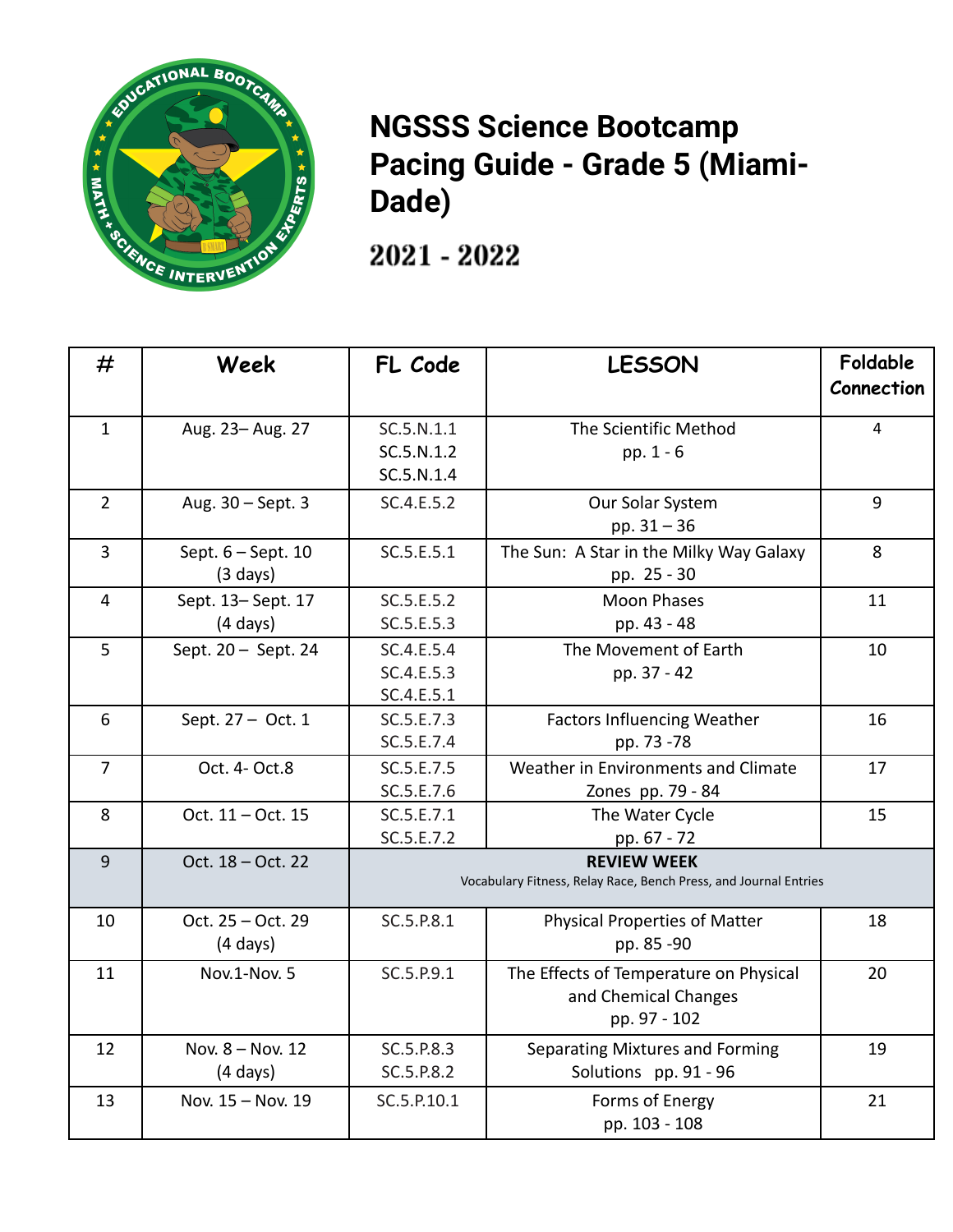| 14 | Nov. 22 - Nov. 26   | SC.5.P.10.2 | Force, Motion, and Renewable Energy             | 22    |
|----|---------------------|-------------|-------------------------------------------------|-------|
|    | (2 days)            |             | pp. 109 - 114                                   |       |
| 15 | Nov. 29 - Dec.3     | SC.5.P.10.3 | <b>Conductors of Heat and Electricity</b>       | 24    |
|    |                     | SC.5.P.11.2 | pp. 121 - 126                                   |       |
|    |                     |             |                                                 |       |
| 16 | Dec. 6- Dec. 10     | SC.5.P.10.4 | <b>Electric Circuits and Energy</b>             | 23    |
|    |                     | SC.5.P.11.1 | Transformations pp. 115 - 120                   |       |
| 17 | Dec. 13- Dec. 17    | SC.5.P.13.1 | Forces and Motion of an Object<br>pp. 127 - 132 | 25    |
| 18 | Jan. 3- Jan. 7      | SC.5.P.13.2 | The Effect of the Overall Forces on             | 26    |
|    |                     | SC.5.P.13.3 | Motion pp. 133 - 138                            |       |
|    |                     | SC.5.P.13.4 |                                                 |       |
| 19 | Jan.10 - Jan.14     | SC.5.L.14.1 | The Organs of the Human Body                    | 28/29 |
|    |                     |             | pp. 145 - 150                                   |       |
| 20 | Jan. 17- Jan. 21    | SC.5.L.14.2 | <b>Comparing Physical Structures of Plants</b>  | 30    |
|    | $(3 \text{ days})$  |             | and Animals                                     |       |
|    |                     |             | pp. 151 - 156                                   |       |
| 21 | Jan. 24- Jan. 28    | SC.3.L.14.1 | Plant Organs and Response to Stimuli            | 27    |
|    |                     | SC.3.L.17.2 | pp. 139 - 144                                   |       |
|    |                     | SC.3.L.14.2 |                                                 |       |
| 22 | Jan. 31 - Feb. 4    | SC.5.L.17.1 | <b>Adaptations of Organisms</b>                 | 33    |
|    |                     |             | pp. 169 - 174                                   |       |
| 23 | Feb. 7 - Feb. 11    | SC.5.L.17.1 | Adapting to the Environment                     | 34    |
|    |                     |             | pp. 175 - 180                                   |       |
| 24 | Feb. 14 - Feb. 18   | SC.5.L.15.1 | Environmental Changes vs. Population            | 31    |
|    |                     |             | Size pp. 181 - 186                              |       |
| 25 | Feb. 21 - Feb. 25   | SC.4.L.17.3 | The Flow of Energy in a Food Chain              | 36    |
|    | (4 days)            |             | pp. 187 - 192                                   |       |
| 26 | Feb. $28 -$ March 4 | SC.3.L.15.1 | Classification of Plants and Animals pp.        | 31    |
|    |                     | SC.3.L.15.2 | 157-162                                         |       |
| 27 | March 7 - March 11  | SC.4.L.16.4 | Life Cycle of Plants and Animals                | 32    |
|    |                     |             | pp. 163-168                                     |       |
| 28 | March 14 - March 18 | SC.4.E.6.1  | <b>Rocks and Minerals</b>                       | 12    |
|    |                     |             | pp. 49 - 54                                     |       |
| 29 |                     |             | <b>Spring Break</b>                             |       |
|    |                     |             | March 21- March 25                              |       |
| 30 | March 28 - April 1  | SC.4.E.6.2  | Renewable and Nonrenewable                      | 13    |
|    |                     |             | Resources pp. 55 - 60                           |       |
| 31 | April 4 - April 8   | SC.4.E.6.4  | Weathering and Erosion                          | 14    |
|    |                     |             | pp. 61 - 66                                     |       |
| 32 | April 11- April 15  | SC.5.N.1.2  | Types of Scientific Investigations              | 5     |
|    | $(4 \text{ days})$  | SC.5.N.1.4  | pp. 7 - 12                                      |       |
| 33 | April 18 - April 22 | SC.5.N.2.2  | Repeating Scientific Investigations             | 6     |
|    |                     | SC.5.N.1.3  | pp. 13 - 18                                     |       |